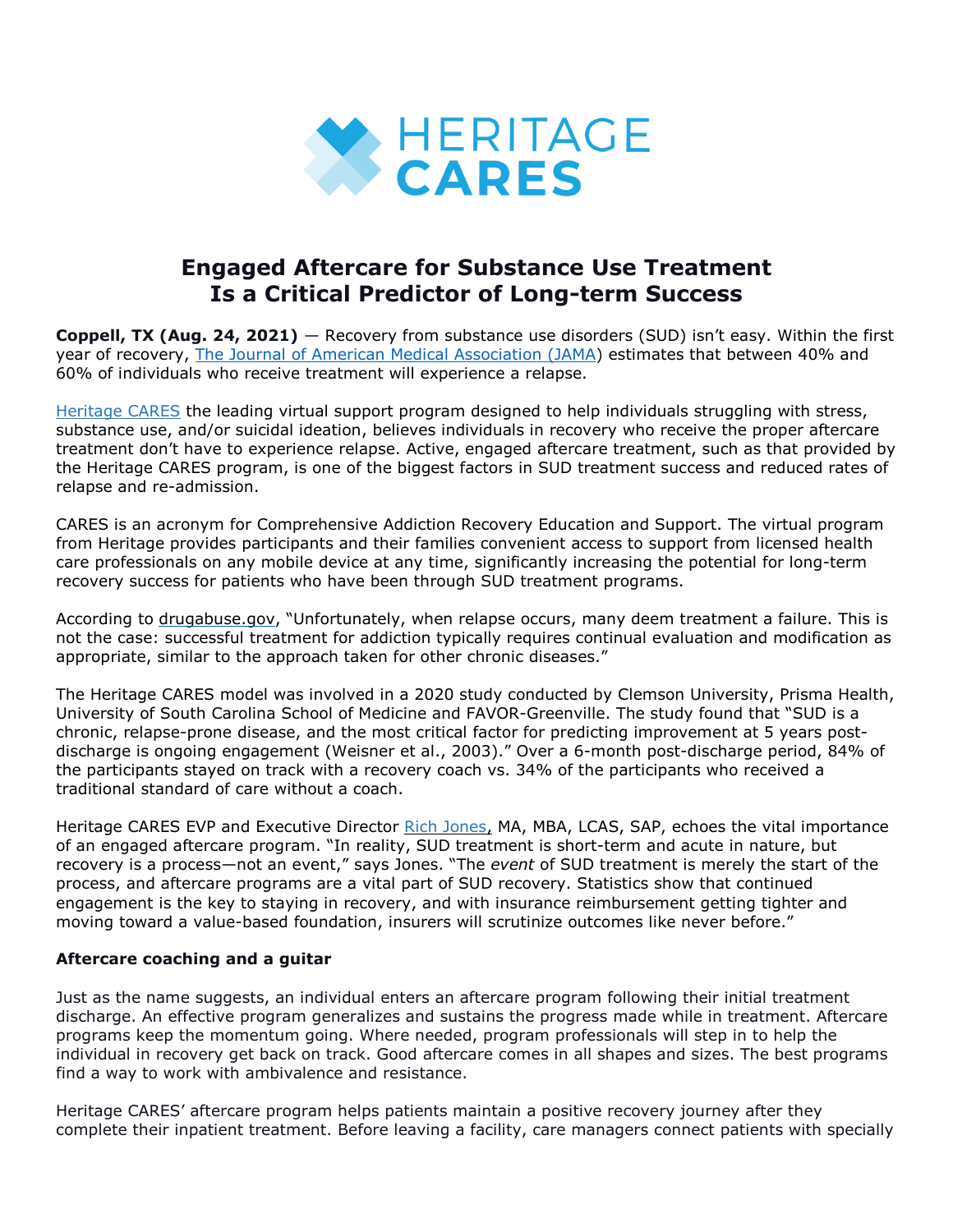trained Assertive Community Engagement (ACE) Peer Coaches who remain involved throughout the individual's recovery journey. Assigned peer coaches use *youturn*, the most extensive online, on-demand video recovery library available. *Youturn* includes a collection of personal SUD journeys that help motivate and engage program participants—think Netflix for recovery.

ACE Coaches encourage recovery by helping those in the SUD recovery program to develop new behaviors, increase family support and take personal accountability through proactive outreach and education. Each Heritage CARES peer coach has successfully completed the treatment program themselves, so they know with precision what the individual is going through. Heritage CARES coaches emotionally connect with participants and are available as long as the individual in recovery needs their support.

"A favorite story of mine involves a Heritage CARES ACE coach who was working with someone who didn't want to be involved in the program at all," says Jones. "But our coach hung in there, keeping the conversations going, looking for a way to connect. During one session, he noticed a guitar in the background and asked about it. The participant admitted he always wanted to learn to play but never got around to it. The coach, who played the guitar, offered lessons during their sessions and, just like that, the door for engagement and trust opened."

### **Why is aftercare treatment necessary?**

While some may question the need for aftercare, Jones says it is a vital part of the recovery process. "By the time someone enters a treatment program," he explains, "that person is pretty much at rock bottom with no structure in his life. Then that person immediately comes into a very structured environment with rules and processes in place. Following their completion of a treatment program, patients are typically discharged without any form of professional support. It's no wonder that the relapse rate is so high. But with aftercare treatment programs like Heritage CARES, individuals have access to a team of professionals providing evidence-based programs. Aftercare programs are a game-changer."

The average length of stay in inpatient rehab is up to 30 days. The average length of time in an intensive outpatient program is 8 to 12 weeks. There are longer treatment models and programs that involve care for up to a year, but they are typically very expensive, and most people do not have the time to check out for recovery for an entire year. Aftercare programs are in place to continue treatment programs while the individuals move back into their jobs, families and communities.

"Heritage CARES believes that peer support and long-term recovery coaching are the most critical pieces in the aftercare treatment puzzle," says Jones. "If the person in recovery has a consistent presence in his or her life, the recovery process is much more likely to advance in a healthy direction. Our aftercare program provides someone to gently redirect the person back onto the recovery pathway rather than leaving the patient alone to wade through challenges or wait for things to unravel completely. That simple addition to the continuum is likely to make a huge difference in people's lives."

Heritage CARES partners with leading inpatient facilities across the country. To learn more about Heritage CARES, visit [https://heritagehealthsolutions.com/heritage-cares-for-addiction-support/.](https://bit.ly/3mspqZ8)

###

### **About Heritage CARES**

Heritage CARES (Comprehensive Addiction Recovery Education and Support) is a comprehensive program that provides support tools for substance use disorders (SUD), stress management and suicide prevention and intervention to participants and their immediate family members. The platform also includes tools for wellness and mental health as well as anxiety issues and is available for use 24 hours a day, seven days a week. There are three components to the program: peer coaching, education and care management. Heritage CARES is available for companies, rehabilitation centers and first responders. For more information on Heritage CARES, visit [Heritage](https://bit.ly/3mspqZ8) CARES.